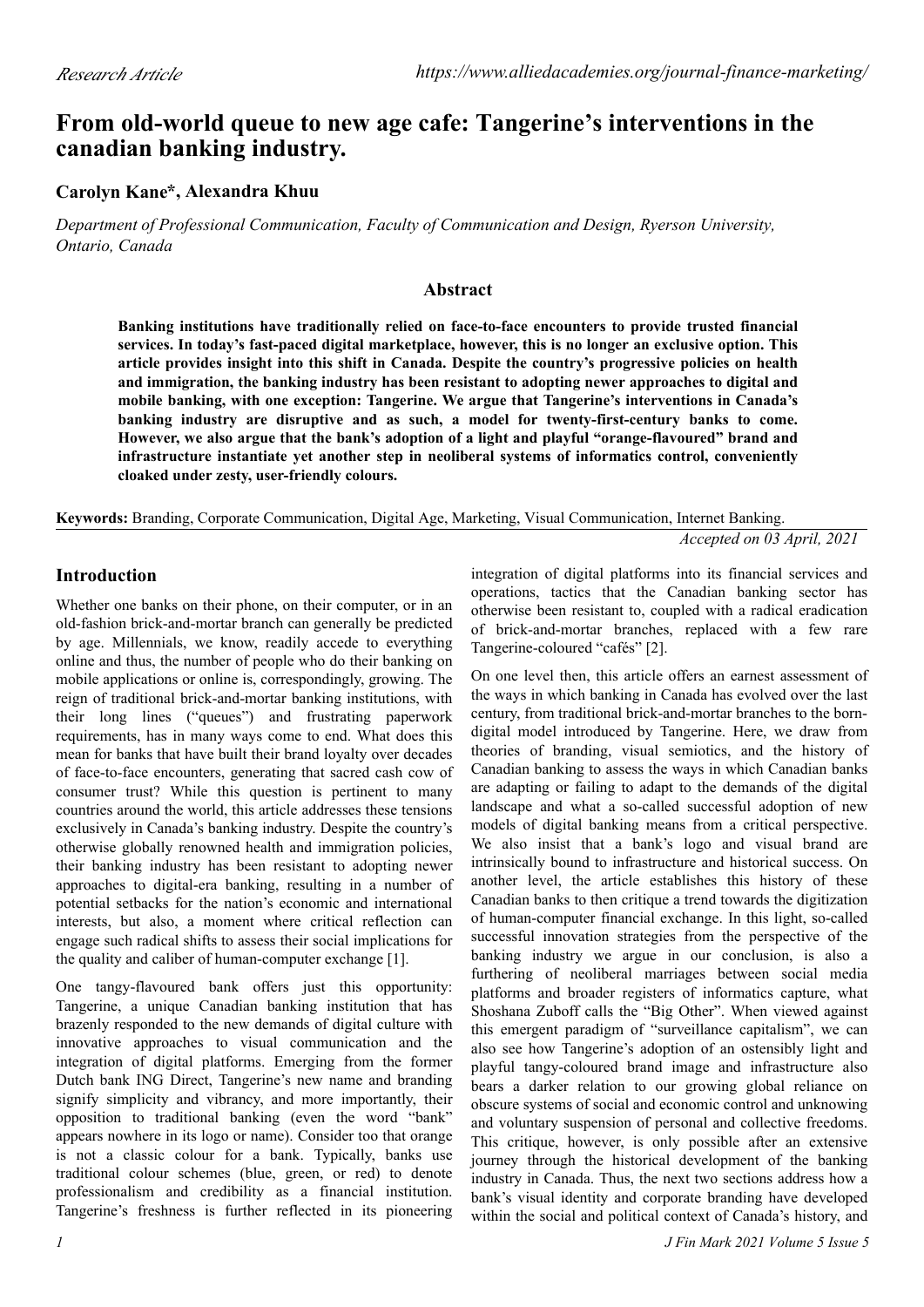corporate identity compare and contrast to the Big Five Canadian banks [3].

### **Banking in Canada**

A comprehensive history of Canada's banking industry has not yet been told. To date, a few books have addressed the individual histories of only a couple of the nation's most wellknown banking institutions, and thus, a majority of Canadians are only aware of Canada's "Big Five": the Bank of Montreal (BMO), the Royal Bank of Canada (RBC), the Canadian Imperial Bank of Commerce (CIBC), the Toronto-Dominion Bank (TD), and the Bank of Nova Scotia (Scotiabank). In response, this section begins to address this much-needed multi-bank conversation by offering a historical overview of the five major banks in the Canadian banking industry, with an eye turned towards each bank's efforts to nurture a unique brand image within the country's specific cultural and historical context [4].

A brand is defined as a company or organization's intangible value or "personality." Specifically, it can include the company's mission statement, values, and vision that is established to generate value and meaning to its brand. Marketing campaigns and strategies leverage a brand's identity through logos and related advertising imagery now inundating almost all facets of everyday life with the aim of differentiating a product or service from their competitors. At the spearhead of these initiatives is the privileged role of the ever-visible logo. Thus, as we analyze Canada's history of major banking and visual branding in this section, we focus almost exclusively on logos. At the same time, it should be clear that a brand is more than just a logo, raw product, or single service. In today's marketplace, brands play an increasingly prominent role as consumption patterns have shifted from productfocused uses to customer-focused desires. Barbara Kahn argues that consumers become loyal and emotionally attached to brands and not necessarily the product's features. One need only consider the thousands of dollars a consumer may pay for the privilege of donning a brand logo on their handbag. Banks, too, are especially challenged with building a strong brand identity with customers, due to the intangible nature of the industry and the lack of product differentiation. Further, banks' products are not even concrete (unlike an Italian-made handbag) because they are service-based, and are essentially the same across each bank. These challenges highlight the importance of brand management in creating identity, complemented by a need to visually communicate a bank's readiness to adopt emergent platforms of human-computer exchange, or, alternatively, offer the safety and security of traditional financial practice [5].

#### **The Bank of Montreal (BMO)**

As Canada's first and oldest bank, the Bank of Montreal (BMO) has consistently portrayed an image as a trusted and reputable financial institution. BMO emerged as Canada's central bank in 1817 in Montreal, during a time when the city was a critical port for the exchange and shipment of raw

second, how Tangerine's digitally driven visual brand and Tangericultural produce and furs). Until the Bank of Canada (Canada's Central Bank) was established in 1934, the Canadian government was BMO's most important client. This meant that a high level of liquidity was needed, in case the bank's assets needed to be quickly converted into cash. Thus they gained notoriety as the "bankers' bank," an identity they retain through a high level of liquidity, reflected in their annual reports, therein linking their managerial style back to their early relationship with the Canadian government [6].

> Accordingly, BMO's brand image draws from these origins as Canada's first and oldest banking institution. Its logo began with an adaptation of Montreal's Coat of Arms in 1934. (Figure 1) until post-war initiatives forced the "My Bank" logomark and marketing campaign to appeal to the changing needs of Canadians in 1946. The "My Bank" campaign shifted focus to a personalized banking brand that was signaled through the possessive pronoun "my." In 1967, BMO launched the "M-bar" logo, which is still used today. [7].The M-bar was designed with a vibrant light blue, which later became the "First Bank Blue". The new design and bright blue colour symbolized the bank's new outlook, enhancing BMO's image of vitality and service (Figure 2). Specifically, the "M" was originally supposed to be green to symbolize a green folded dollar bill on top of a bar of gold. In 2002 BMO updated the M-bar logo by adding a red circle called "the BMO roundel," to represent its unified front as BMO Financial Group. The BMO roundel effectively communicated a cohesive brand image of a diversified North American bank (Figure 3).







*Figure 2. Former %MO logo.*



#### *Figure 3. Current MO logo.*

Today, the bank operates as BMO Financial Group with a number of national subsidiaries and despite its cohesive branding across its several businesses, its brand value generally ranks on the lower end of the Big Five Canadian banks. In that it ranked fourth among the Big Five banks. Interbrand's latest Canadian edition, BMO ranked 11<sup>th</sup>, meaning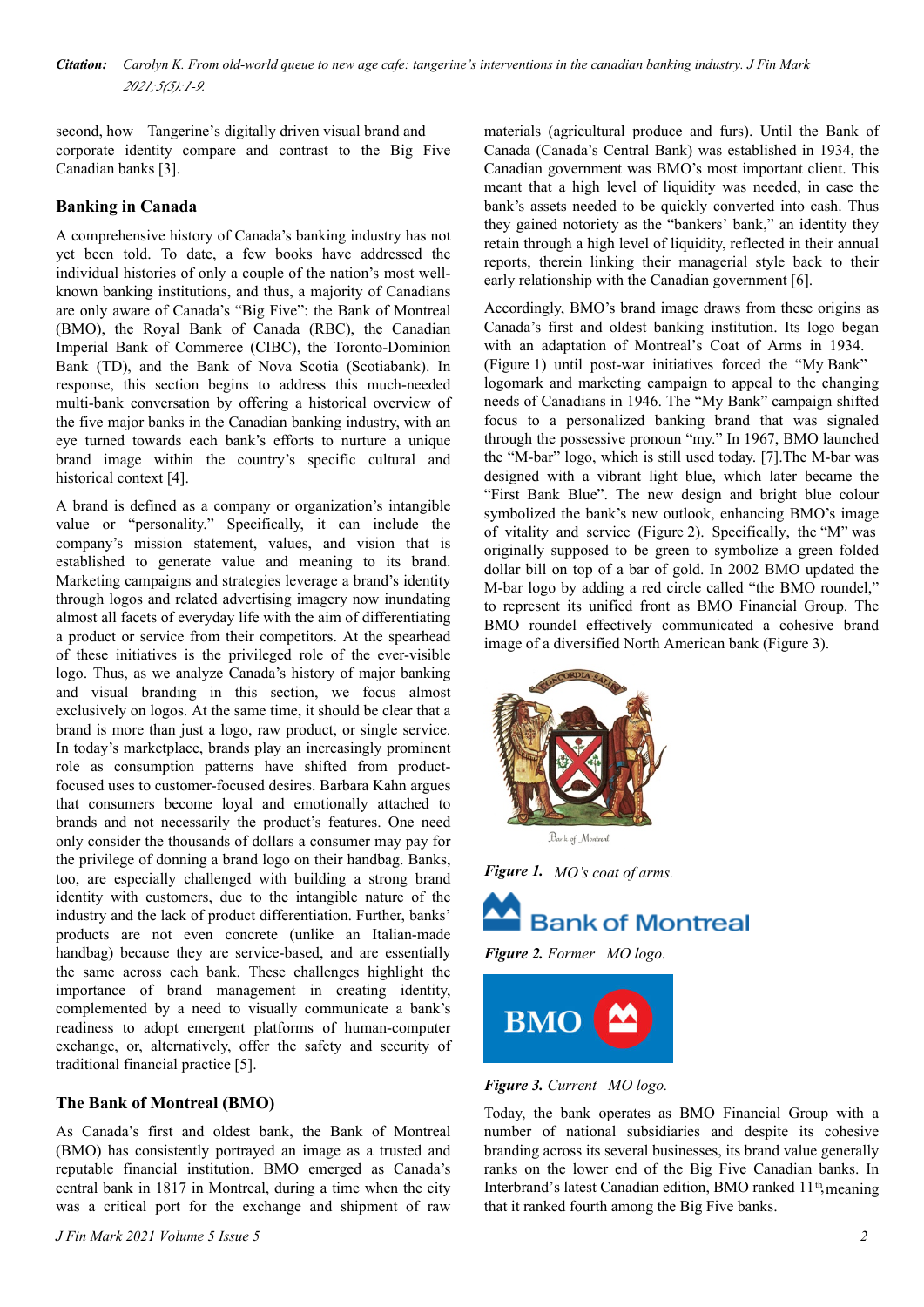Placing one spot by a marginal amount before the Canadian Imperial Bank of Commerce, Interbrand criticizes BMO for having inconsistent branding advertisements. Brand Finance's results for the most valuable Canadian brands in 2018, however, reflected BMO's stronger brand presence, with BMO ranked as Canada's fifth most valuable brand, following closely after Scotiabank. Fifth, though, is still the bottom of the "Big Five." Likely this is due to their resistance to using new technological platforms, illustrated by their relatively outdated financial infrastructure and inconsistent advertising strategies [8].

### **Royal Bank of Canada (RBC)**

The Royal Bank of Canada (RBC) has positioned itself as a high quality "royal" financial institution, by conveying a brand image as an upstanding and diversified bank. Their capacity to communicate strength and inclusiveness has made them Canada's other "blue" bank and, as such, they have risen to the top of the Big Five [9].

RBC was originally established as the Merchants Bank in 1864 in Halifax, Nova Scotia, a city that was also once, like Montreal, an important port city for international trade. In 1869, "Halifax" was added to the bank's name and the bank emerged as the Merchants Bank of Halifax, maintaining this name until 1901. The original founders of RBC were wellestablished maritime merchants that provided short-term credit to fellow merchants. In 1901, the bank adopted the name "The Royal Bank of Canada" to emphasize the royal nature of its services as it expanded across Canada and internationally. In 1990, RBC legally changed its name to simply "Royal Bank of Canada," which is the name it operates under presently [10].

Today, RBC is arguably Canada's largest and most powerful bank, with 1.2 trillion Canadian dollars in assets and 11.5 billion Canadian dollars in net income in 2017. RBC serves over 16 million clients in Canada, the U.S., and 35 other countries. From its origins, the bank has adopted intensive diversification strategies. Currently, their revenue stems from various segments in insurance, investor and treasury services, capital markets, wealth management, and personal and commercial banking, a diversification that ensures their competitive position in a very saturated financial services industry. Today their commitment to financial diversity is further echoed by their visual brand, and most notably, their mascot Arbie (addressed below) [11].

Prior to Arbie, one of RBC's early brand markers was a corporate seal of the founder's three-mast sailing ship, representing the significance of Halifax as a port of economic trade ( Figure 4). Following the corporate seal, RBC

changed its name in 1901 to emphasize the "Royal" name. The seal was updated to a coat of arms that signaled RBC's expansion both nationally and abroad. The royal element to the logo was included to create a cohesive brand image across RBC's multiple points. In 1962, RBC debuted its first logo with a heraldic motif that displayed a lion as a symbol of strength and authority, a crown to portray the royal essence, and a globe to represent RBC's international presence.

Figure 5). In 1974, the logo was modified to a cleaner and more modern version. The primary lines of the logo remained, and the broad clean lines represented an updated look to RBC's corporate visual identity. In 2001, RBC redesigned its logo to its current iteration, in order to exemplify its evolution as a diversified financial services company. Under the new master brand of RBC Financial Group, the logo was a visual representation that embodied diversity in their financial services. The logo was yet simplified further, reducing the number of lines and adding the dark royal blue background in a shape of a shield. The modified logo also excluded the crown, and instead showcased the RBC initials to portray its master brand. Further, the orientation of the lion changed directions to a forward-facing lion holding a globe, which indicated a banking institution that optimistically faces the future (Figure 6). RBC's current logo features a dark royal blue.

Background in a shape of a shield with the yellow lion on top, reinforcing the bank's strength and authority. The sans serif font of the RBC initials in white also contribute to the logo's overall appeal as a clean and simple banking institution. Even though the logo has been simplified over the years, relative to the other banks its logo still seems outdated and busy [12].



**Figure 4.** R C seal.



*Figure 5. R C lion logo.* 



*Figure 6. Current R%C logo.*

Indeed, in 2007, RBC found that their brand needed more warmth and accessibility to suit the highly competitive market of the new millennium and link current advertisement initiatives to their overall brand. Thus, with the help of advertising agency BBDO, Arbie was born Arbie, an animated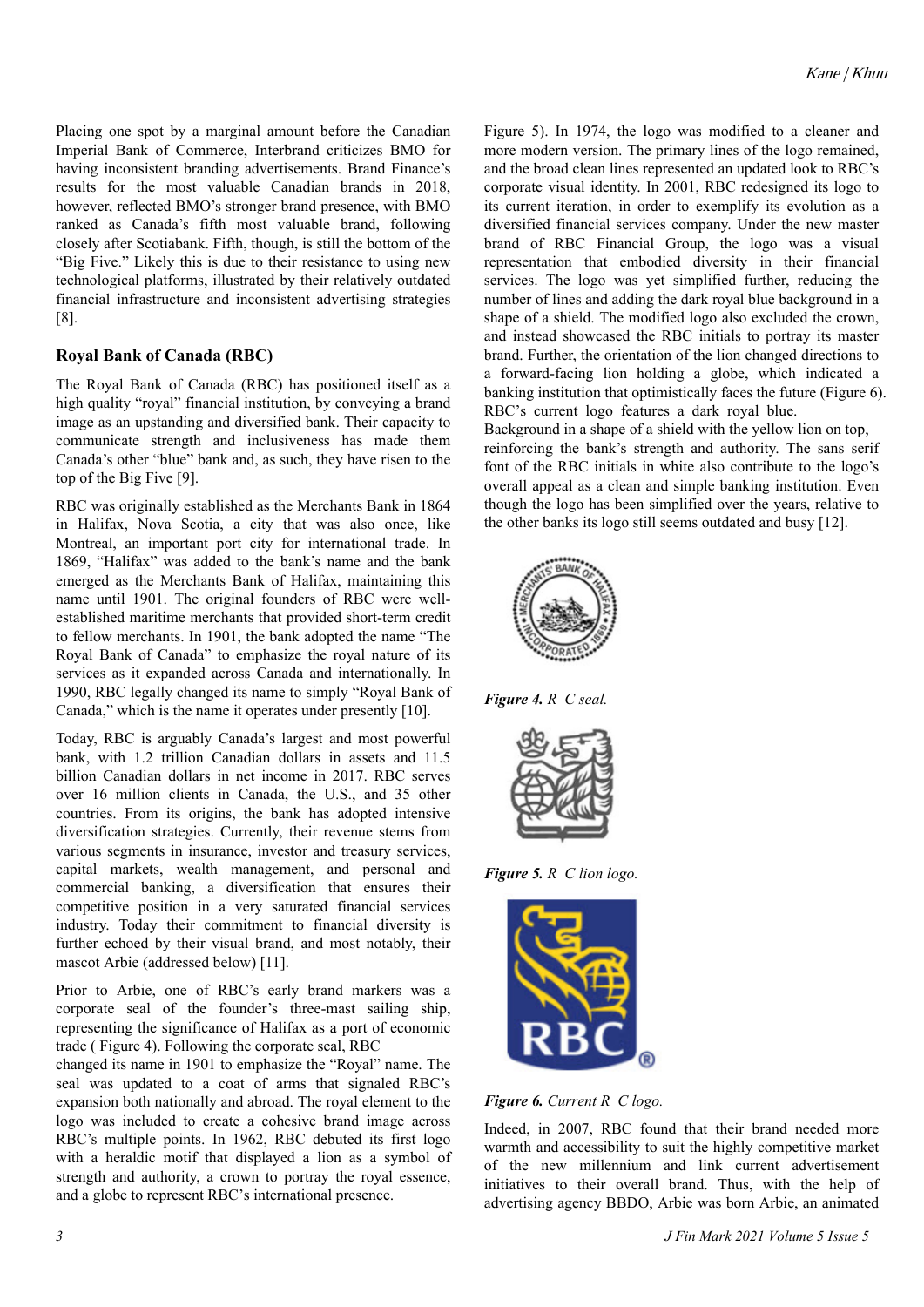financial advisor in a stylish bowler hat, is RBC's brand link to evoke empathy and visually represent RBC's brand image and identity. Used across multiple advertisements, Arbie was recognized as an RBC brand marker in 92% of customers surveyed. Arbie also ties into RBC's intentional focus on the baby boomers, which is not so explicit in the marketing strategies of the other Big Five banks. RBC recognizes that the baby boomer generation is a huge part of the market share, and their complicated wealth-transfer represents a key area of financial services. In response, the bank utilizes traditional aspects, such as royal blue colouring or Arbie, a conservative mascot in a navy blue suit, to symbolize the quality and credibility of their financial services [13].

In sum, as one of Canada's leading financial institutions, RBC has remained a top contender in the brand value rankings. Rankings placed RBC second, not far behind the Toronto-Dominion Bank. In Brand Finance's 2018 rankings, RBC again gained traction as Canada's most valuable brand for the fifth consecutive year, this time surpassing TD bank and maintaining first place due to their high customer loyalty and initiatives to integrate new technologies. They are also one of the first Canadian banks to participate in blockchain technology for processing payments in its loyalty program, "RBC Rewards". RBC has explored using blockchain technologies to provide a more efficient way for customers to access their RBC points. In line with their commitment to innovation and adaptation to new digital platforms, they also plan to embrace artificial intelligence as part of their operations in years to come, reflecting RBC's identity as a forward-facing banking institution. Therefore, the lion in their logo changes orientations to face forward [14].

### **Canadian Imperial Bank of Commerce (CIBC)**

Just a few weeks before Canada's Confederation, the Canadian Bank of Commerce emerged on May 15, 1867, in Toronto. In March of 1875, the Imperial Bank of Canada also opened in Toronto, not too far from the Canadian Bank of Commerce. By 1961, CIBC had arisen from a merger of the two. The amalgamation of these two chartered banks focused on serving domestic interests within Canada. As the country sought westward expansion in the 1890s, CIBC focused on increasing its branch and financial institution locally rather than expanding abroad. This strategy influenced their contemporary lines of business (capital markets, wealth management, and retail and business banking), prioritizing domestic Canadian interests despite now having business operations outside of North America [15].

CIBC's visual identity emerged from these origins. Their brand image is tied to growth, open-space infrastructures, and an integration of new technologies. From their historic merger to their various visual identities over the years, CIBC embodies values of growth and progression in the contemporary Canadian banking industry, reflected in their brand mascot, Percy the Penguin, who was introduced in 2013. Prior to Percy, however, we can see how CIBC's logos have dramatically changed over the years, from their 1910 caduceus, traditionally a symbol of commerce with two snakes intertwined around a staff or wand paired with two outstretched wings, to a chevron, introduced in 1966, when CIBC celebrated their 100th anniversary to commemorate their "strength and continuing progress of CIBC and to convey dignity, stability, and effectiveness". In 2003, they updated the logo to feature two arcs with the CIBC initials. Going forward, the concept of growth and progression began to solidify in CIBC's marketing strategies as key themes to create a cohesive brand identity. Using a serif font, the CIBC lettering is a warm orange-yellow colour, which contrasts with the deep maroon background. The two growth arcs are under the lettering and the top arc matches the CIBC yellow, while the bottom arc is a contrasting white colour. The logo design is simplistic and portrays the "growth" theme by way of the two upwards curves. In 2015, CIBC modified the logo to a cube to emphasize the depth of a 3-D dimensional design. Additionally, it included a shadow to symbolize dimension and movement, which in effect portrays the logo as if it is lifted off the page.

This visual inconsistency in brand image is, not accidently, echoed through their relatively low rankings in Interbrand's 2014 Best Canadian Brands and Brand Finance's 2018 most valuable Canadian brands. In 2014, Interbrand ranked CIBC in 12th place and criticized its choices in prioritizing profits over its customers. Further, Interbrand noted that they lagged in innovative initiatives and argued that among the Big Five Canadian banks, CIBC continued to have an undifferentiated brand as a bank. Meanwhile in Brand Finance's 2018 rankings, CIBC placed eighth, which still fell behind all of the other major Canadian banks. In both brand rankings, CIBC placed last among the Big Five banks. The non-financial brands that outrank them are Canadian telecommunication companies such as Bell Canada and Rogers Communications, and Canada's iconic Tim Hortons coffee brand. Again, while the logistics of banking practices, profit and interest-rate, and consumer trust help a citizen to decide which institution to bank with, it is undeniable that brand image and what that image communicates about the institution in public, visual culture, undeniably plays a pivotal role in who and what the bank is, has been, and can become.

### **Toronto Dominion Bank (TD)**

Accordingly, Toronto Dominion Bank (TD) ranked first place, with the highest brand value in Canada. Much of this success was the direct result of TD's emphasis on exemplary customer service, reiterated by J.D. Power's award for the highest customer satisfaction among the Big Five banks, and a consistent, simple, and elegant brand identity. TD's success is rooted in its strong customer satisfaction, community involvement, and its initiatives to streamline their operations with new digital technologies. TD's infrastructure and image are often taken together as exemplary of agile banking, despite falling from first place in the Brand Finance most valuable Canadian brands evaluations in 2014. Circa 2018, TD is Canada's second largest bank with 1.3 trillion Canadian dollars in assets, and is currently unified as a single brand, headquartered in Toronto.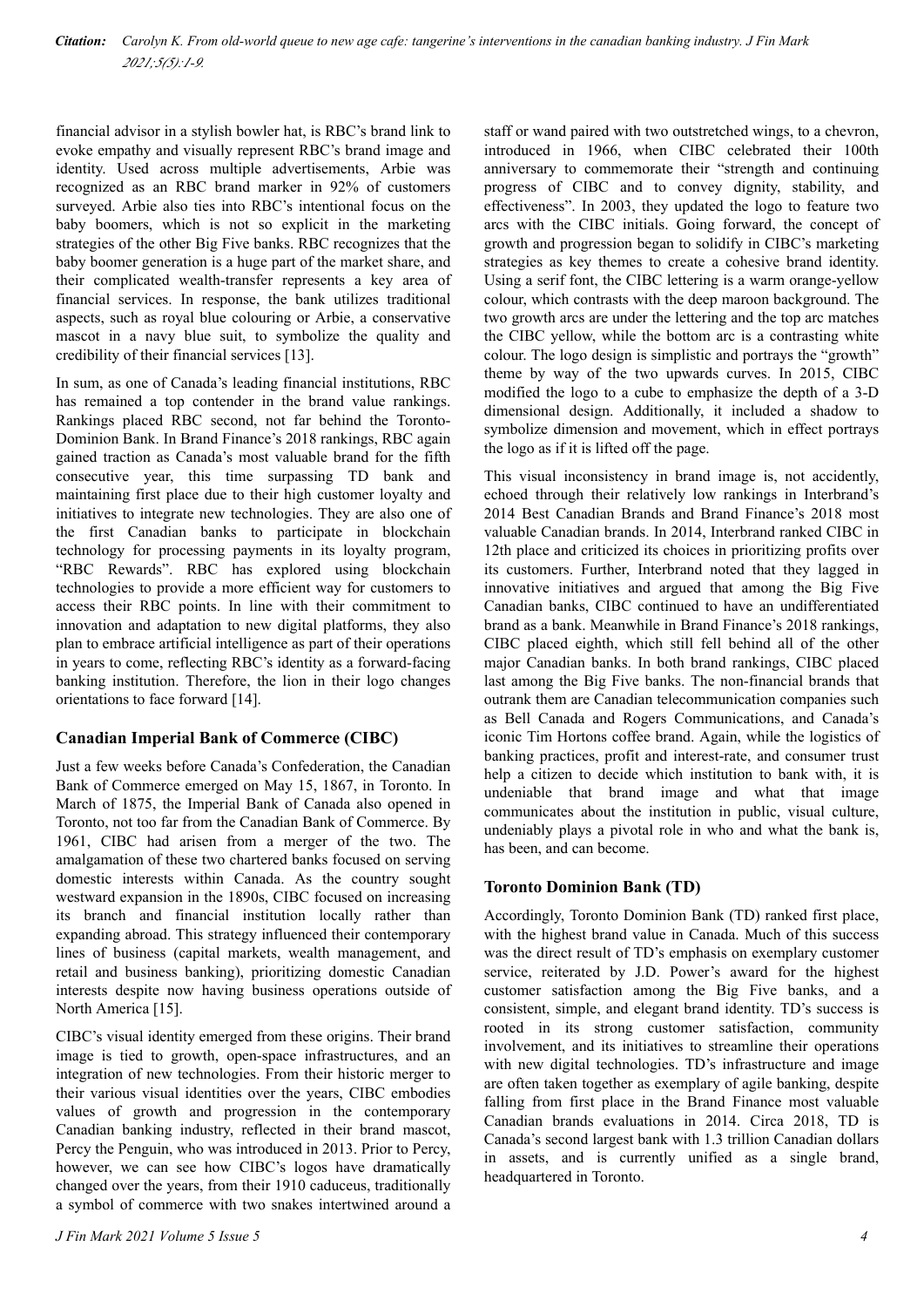TD originated from the merger of the Bank of Toronto and the Dominion Bank in 1955. The Bank of Toronto was founded in 1855 in Toronto by a group of millers and merchants while the Dominion Bank did not incorporate until 1869. Accordingly, their corporate identity is defined by their logo––a bold, greencoloured shield, representing strength and protection and coupled with the symbolic value of money and freshness. The TD Shield was first introduced in 1969, with the initials "T" and "D" together forming a shape of a shield. Before the Shield, their corporate seal consisted of the product of the merger of the two Toronto banks and its coat of arms. Today, their logo portrays TD's initials connected together in a white sans serif font, the white initials contrasted on a rich green background. TD is the only one of the Big Five banks to have a logo with connected initials, symbolizing its streamlined infrastructure and seamless business operations. In sum, TD's brand identity is rooted in their vision and purpose as a leading Canadian financial institution.

TD was also the first Canadian bank to successfully penetrate the American market in the mid 2000s, where it competes with over 7,300 banks in the United States. Overall, they tend to maintain outstanding client satisfaction and a positive brand image by focusing not only on their customers, but also on their employees and communities (which is not explicitly emphasized in the other Big Five banks). In adapting to new digital platforms, TD is also a leader in the Canadian context. In 2018, they partnered with Moven, a disruptive mobilecentric banking app to further develop their mobile application. They became the first Canadian bank to join forces with "Silicon Valley's Plug and Play Tech Center, the largest technology incubator" to strengthen their brand identity in digital innovation. Additionally, in 2017, TD launched the My Spend app that "tracks customers' spending and transactions in real time and provides proactive insights on those spending behaviours". TD has heavily invested in technology to further streamline its omni-channel customer experiences, which is reflected in its visual identity of the two connected "TD" initials to signify flexibility and agile banking.

At this point, it should be clear that in the Canadian context, consistent brand identity (in terms of logo) and reliable trust in consumer relations is the key to success or, at least it has been the key to success in Canada's banking history. TD illustrates this in spades. The introduction of digital platforms, as we illustrate, has introduced a wrench into these long-standing traditions.

### **The Bank of Nova Scotia (BNS)**

The Bank of Nova Scotia (BNS), established by a group of Halifax businessmen in 1832, is now known as Scotiabank, and is one of Canada's most international banks with partnerships throughout North America, Latin America, Central America, the Caribbean, and Asia-Pacific. Scotiabank is also one of the most markedly sociable and approachable banks, relative to the Big Five. This brand identity is reflected in their history and current affiliations with sports associations and entertainment companies. They have also been quick to

developed innovative digital banking strategies, as reflected in their introduction of Tangerine, discussed in the next section.

Historically, Scotiabank has had difficulties obtaining large accounts domestically, so, as a result, they pursued larger clients abroad, which set the foundation for its predominantly international business operations. Scotiabank now has over 24 million customers and 915 billion Canadian dollars in international assets, as reported in 2017. Their distinct corporate identity as an international, friendly Canadian bank did not emerge until 1975, however, through their logo in the shape of a stylized "S" with a globe. Using a sans serif font, the logo and lettering feature a warm red colour with an appropriate S-shape design paired with the outline of a globe. Scotiabank has not substantially altered their logo since, and this has aided in its efforts to remain a recognizable symbol worldwide.

Our primary interest in Scotiabank concerns their introduction of Tangerine. Before turning to this, it should also be noted that, as a highly adaptable financial institution, current Scotiabank CEO Brian Porter notes that digitalization is key to their success strategy. Their in-house Digital Factory, for instance, is a division devoted exclusively to developing new forms of digital banking. Dedication to developing new digital tools and services is de facto in industry today. In the context of Canadian banking, which has been less open to adapting to this reality, Scotiabank has paved the way for new models of twenty-first-century banking.

#### **Tangerine and Twenty-First-Century Commerce**

Banking in the twenty-first century involves tracking and managing every interaction with every customer. Thus, digital analytics are extremely appropriate for performing activities that often exceed human capacity. The emergence of new technological platforms also means there are many other different avenues in which a customer can bank (online, using mobile banking applications on one's phone, at the gym, on the train, etc.). This section provides a brief account of how banking has evolved to a customer-centric approach and the challenges that customers and banks face when adapting to these shifts.

As mentioned, financial institutions in Canada have been resistant to incorporating new digital platforms into their business models, and especially towards social media and mobile applications. This is primarily because they have, historically, "place[d] more emphasis on financial performance rather than on brand success indicators". Because of this, the financial services industry not surprisingly finds itself struggling to keep up with new digital platforms. In short, the ways in which logos and marketing increasingly contribute to a bank's brand value, especially in the digital landscape, must be taken more seriously. Financial technology (Fin Tech) firms and technology giants have excelled at recognizing the need for a customer-centred, understanding the need to meet customer expectations for seamless services. Overall, the Canadian banking industry is also seeing increased collaborations with Fin Tech firms to enhance customer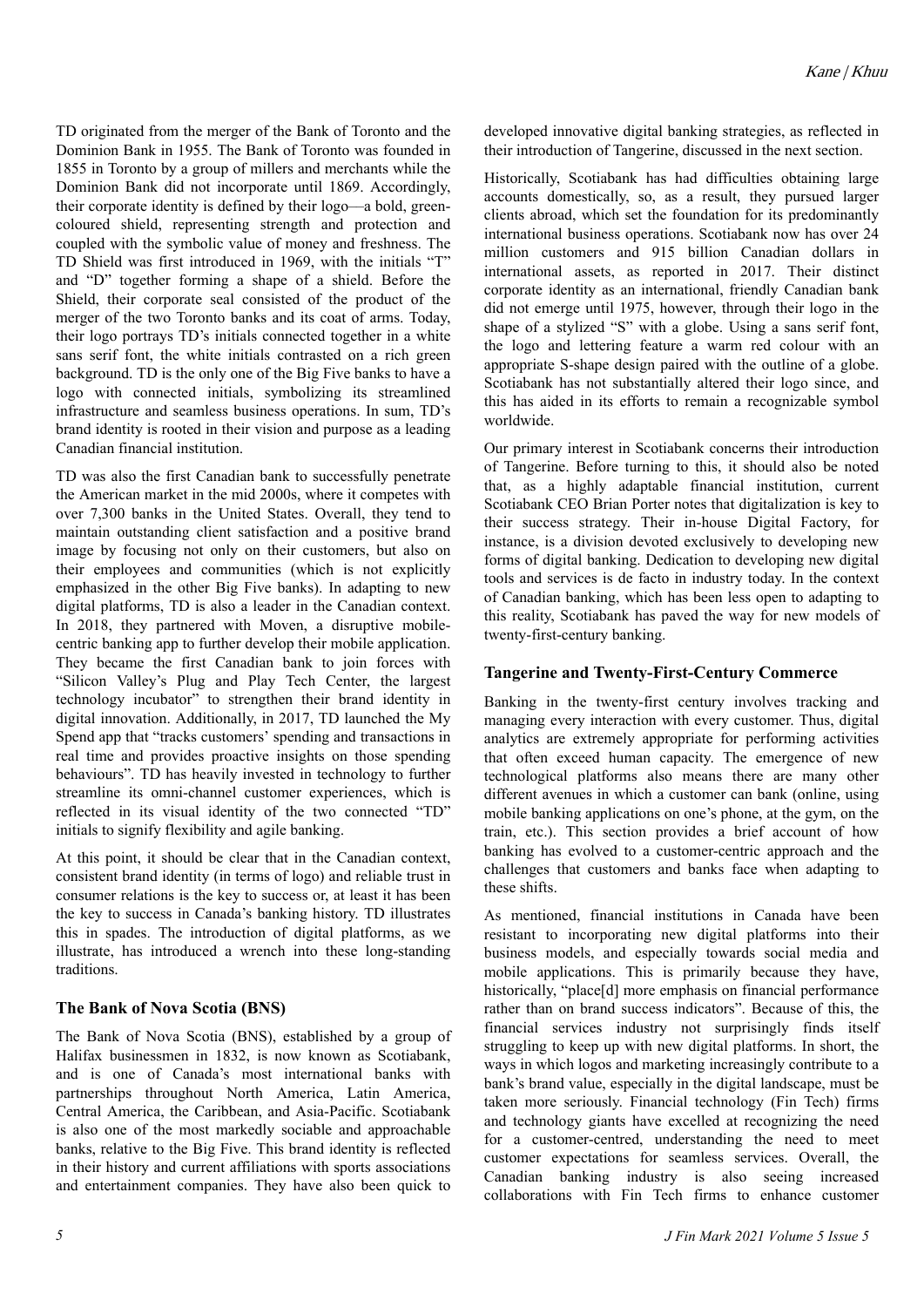experience and to improve operational efficiency, which is a positive start to meeting the challenges of the digital landscape.

Further, as traditional banking models are being disrupted by "industry changes, shifting customer expectations, rising costs and a rapidly shifting technological landscape", big banks are attempting to embrace the disruptors rather than viewing them as competitive threats. Canadian banks are collaborating as part of addressing the growing digital needs of customers, integrating "sources of fresh thinking and creative technologies that can help elevate the customer experience and improve efficiency". For instance, the Big Five collaborated to introduce Apple Pay into Canada, a method for Apple users to pay using their mobile devices. This is a shift that has emerged in the contemporary banking environment, though it has not always been accepted. Found that the financial industry was reserved towards new digital media such as social media platforms. Some concerns include a lack of control over content, possible negative customer experience, and privacy concerns, which are important aspects when considering a customer's trust in a financial institution. Traditionally, customer relations in the financial services sector have been met through face-to-face interactions rather than through digital platforms. We return to these issues below. First, we introduce Tangerine's blend of decisive visual semiotics and innovative digital infrastructure that, we argue, can no longer be seen as distinct in a world where the simulation of brand and function have become indistinguishable.

### **ING Direct and Tangerine**

As noted, Tangerine embodies the essence of an anti-bank bank. That is, it provides financial services primarily digitally (online and mobile) compared to brick-and-mortar branches. Its orange logo and "Forward Banking" tagline exude an image of agility and user-friendly banking that appeals to a younger demographic, especially in comparison to the traditional blue (Royal Bank of Canada and Bank of Montreal), green (Toronto Dominion Bank), and red (Canadian Imperial Bank of Commerce and Bank of Nova Scotia) colour schemes.

Their history begins with the Netherlands-based bank, ING Direct, a bank that brazenly sought distinction from other banks by introducing slogans like "We're not a bank…We're something different. A new way to save and borrow money that gives you real power". They further gained brand loyalty by creating and sharing their bank "story," using oral, iconic, and written forms of storytelling to influence customers' perception of their individuality. Following their lead, Tangerine also boasts an identity that is radically different from any other bank: "being something different, something better". This "something different" theme follows ING Direct's purpose: to "empower people to stay a step ahead in life and in business".

ING Direct expanded to Canada in 1997 with a strong emphasis on consumer advocacy and technology use, rather than expanding into new markets. In 2012, Scotiabank acquired ING Direct Canada and rebranded it as Tangerine.9 As its parent company, Scotiabank operates Tangerine as an

independent brand (McMahon, 2014) with technology at its core. The parent-child relationship between Scotiabank and Tangerine has allowed Scotiabank to reinvent itself as distinct from the other major Canadian banks. Scotiabank has also benefitted through Tangerine's leadership in adapting to the digital transformation of banking and their direct and customer-centred technologies with low-cost service. Indeed, Tangerine's "simple business model that encompasses connection, engagement and word-of-mouth" follows the tradition of recognizing the power of a bank's customers as set by ING Direct's customer-centric approach to banking (which was unusual in the late 1990s, where other banks emphasized financial products and profits rather than the customer experience).

It was not until late 2013 that Scotiabank chose "Tangerine" as the new name to visually mark and brand their offspring, with the assistance of John St. Advertising, Lexicon, and Concrete. President of Concrete, John Pylypczak, explains that the challenge was to portray Tangerine as not only a competitive, challenger brand, but a bank that possessed the resources to instill trust in its financial services. Finding a name that matched the bank's vision to present itself as a disruptor in the Canadian banking industry was a challenge, and the agency proposed over 100 names to convey the brand messaging of the new ING Direct Canada under the parent company Scotiabank's direction. They decided on a logo with a tangy light-orange colour, with a sans serif font that featured its name and tagline: Forward Banking. On the top right-hand corner, there is an orange arrow that has smooth edges, paying tribute to ING Direct's orange arrow, simplified and modified to reinforce the positive attributes of forward banking. The unconventional name "Tangerine" calls to mind the colourful fruit and signals to the bank's easygoing, enjoyable, and unique approach to the industry precisely the innovative, user-friendly message that the bank was aiming for. Orange is also seen as fun and original. It is not a colour that is normally associated with banking institutions. Traditional banking colour schemes appear in competitors' banking logos, such as blue (RBC, BMO), green (TD), and red (CIBC, Scotiabank), which can signify and communicate credibility as a banking institution. Through its colour and logo, Tangerine signifies that their bank is bold, and offers a refreshing and sweet "citrus slice" to traditional in-branch services whose financial products are (arguably) outdated, undifferentiated, and confusing. Chief Marketing Officer at Tangerine, Andrew Zimakas, concurs, explaining that Tangerine wanted to embody "the very simple message that banking doesn't need to be complicated" it can even be fun!

As noted above, Tangerine is a bank without any branches, and instead operates its business online, save for a few cafés.10 The "Cafés" are not set up in a branch format (tellers and small offices), but instead are modern and open concept, offering coffee to customers. The décor is also trendy and embodies a true coffee café, where customers are encouraged to talk to Tangerine's Client Service Specialists in an open area, as opposed to in a queue to a teller or a financial planner within an office. Their lack of branches ostensibly eliminates in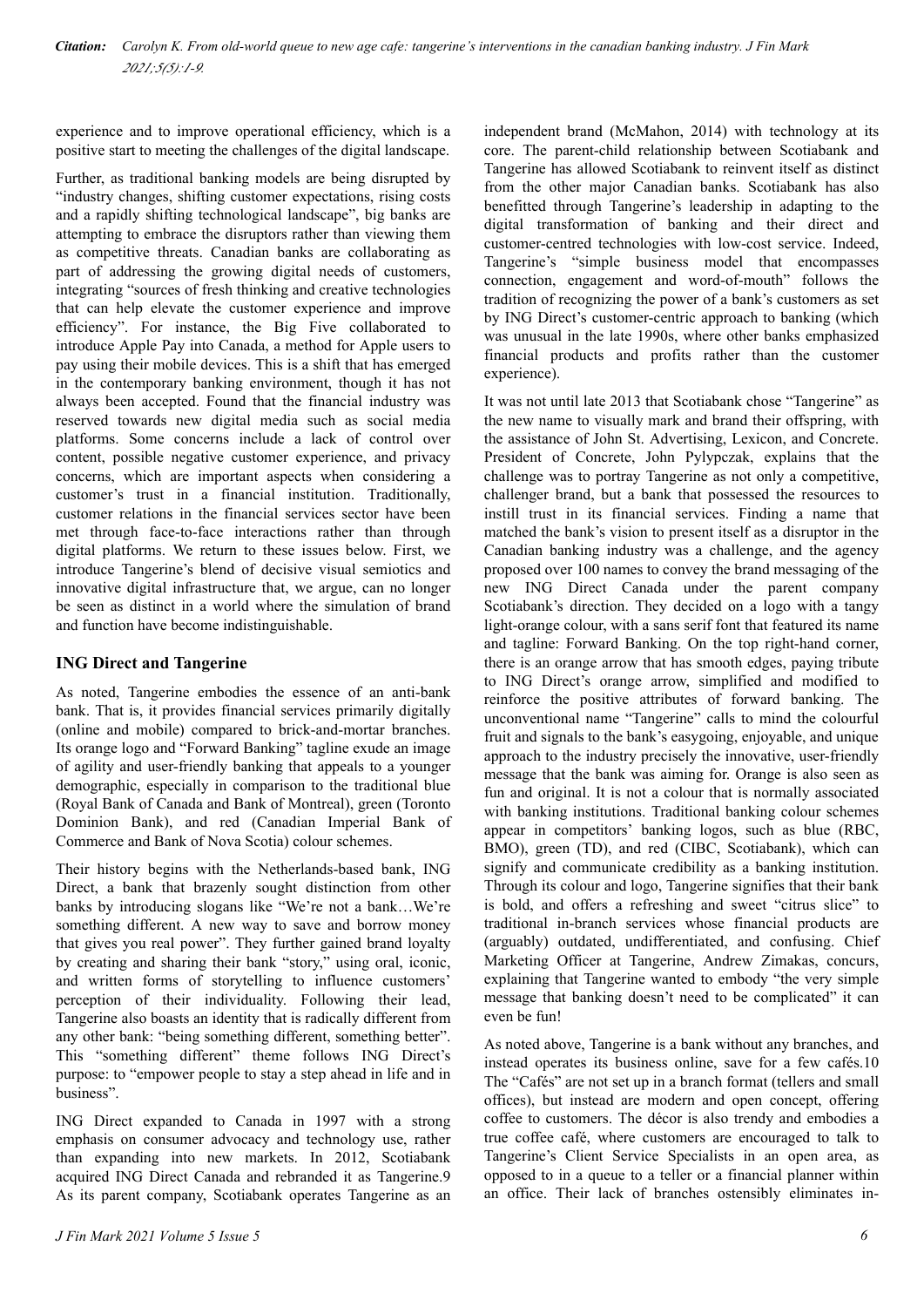branch frustrations such as long waits in line or complicated and convoluted financial advice from bank advisors, where customers often blindly accept the advisor knows what's best for them. Applying for a credit card online is as simple as clicking and entering minimal information and credit card approval results are usually released within the same business day, versus traditional banking systems where customers often have to go into a branch to apply for a credit card, which can be time-consuming and a long process to find out if approval was granted. Also key to their streamlined and straightforward business model is offering only one type of chequing account, one type of savings account, and only one credit card (versus traditional banks that offer at least four to six kinds). All these financial products are offered online, compared to the major traditional banks that offer multiple different accounts and often require a customer to visit a branch to set up an account or credit card. For example, RBC (Canada's most diverse bank) offers four types of chequing accounts and savings accounts, each with different fees, benefits, and interest rates.

At the same time, and from a more critical perspective, let us consider how such a bank that encourages radical convenience, fun, and playfulness, like Tangerine, is in fact foreclosing a much more fundamental set of human freedoms. Consider too, that this occurs in lieu of or perhaps because of the brand's aims to market themselves as a simple, "trust" worthy bank that, as Chief Strategy and Marketing Officer Brenda Rideout puts it, is "human, a brand that is empathetic to hardworking Canadians". Her statement illustrates the brand's consistent drive to understand Canadians as humans with very similar anxieties, but also, similar needs and wants. By this she means universal frustrations such as waiting in line at banks, dealing with complex and unclear financial decisions, finding one's branch and travelling to it, etc. but what about the inability to speak with a human directly or have a branch representative accountable for one's interactions? As financial services increasingly shift from banking in-person and on the phone to digital channels (online or mobile platforms), these questions become increasingly pertinent. Does this not destroy the pathway to building trust and consistency, the very opposite of what the brand image portends? As we have noted form the outset, the automation of financial activities, which by default involves offloading of traditionally face-to-face exchanges, means there is increased informatic control over one's very important banking decisions. Tangerine's innovative "market disruptor" practices, to use industry jargon, may mean profit from the perspective of industry, but what does this mean from a social and ethical perspective? Do a new generation of Canadians actually acquire more trust and financial confidence by using automated interfaces and a lack of face-to-face communication?

The answer is complex. On the one hand, financial education and human exchange is clearly denied. At the same time, we do not want to deny the extreme affordances of digital technologies, and the competitive need to adapt to them (as the first part of this article has made clear). Nonetheless, we must now consider the pitfalls in this scenario. In her study of data analytics at Google, Shoshanna calls attention to the

"operational assumptions" implicit in the company's reliance on automated analytic platforms. She has in mind exclusively digital forms of human-computer exchanges, taken here as analogous to online, digital banking applications like Tangerine's. Illuminates the ways in which such digital systems extract private data (with or without permission from the user), which is then aggregated into a larger database, subject to analysis, and sold to advertising and marketing firms as statistically representative of those users. Issues of privacy infringement aside, what these new markets of "illegible extraction" mean for individual users is greater command and control over their behaviours, which is to say, their choices. Yes, Tangerine offers a simple, user-friendly interface, but in order to be so simple, complexity and individual nuance must be eradicated (not to mention human contact). This kind of radical reduction is the core logic of all digital signal processing in information theory, and as is by now wellknown, it opens the door to a whole host of other issues, treating users as statistics instead of real people with complicated and often contradictory situations.

Zuboff refers to this progressively ubiquitous "global architecture of computer mediation" as intrinsic to what she coins "surveillance capitalism," a new paradigm of command and control outside of law and traditional market capitalism, mediated instead by the increasingly obscure Silicon Valley systems of digitized power that she "christens" the "Big Other". The Faustian trade in the new world of surveillance capitalism is this: as we are seduced by clean logos and their promise of convenience and streamlined online finance, we give up a greater freedom to comprehensively understand the nature of our financial exchanges from a holistic, complex, and broader socio-economic perspective. What do we really need to be aware of and plan for in our financial future? And how should our day-to-day transactions in the present help us prepare for it? In short, for access to greater convenience and speed, we allow ourselves to be blindfolded from a world of concerns we don't even know we don't know.

### **Discussion and Conclusion**

It is clear that, from an industry perspective, future directions for the Canadian banking industry involve technological innovation and customer-centred approaches to financial services. In 2016, online banking and mobile banking in Canada was already outperforming branch, ATM, and phone use. The American marketing company J.D. Power also found that Millennials embrace mobile banking more than other age groups surveyed in their 2018 Canadian Retail Banking Satisfaction StudySM. They also found that 77% of millennial retail bank customers used mobile banking within the last three months, with the most frequent tasks being checking account balances and bill payments. The ease and convenience of checking an account balance or paying a bill on a mobile device is very appealing and valued in today's technological society. Tangerine has paid tribute to ING Direct in targeting tech-savvy customers who are fee-sensitive and interested in high interest rates on savings, rather than catered customer service in branches. Tangerine has always had a strong mobile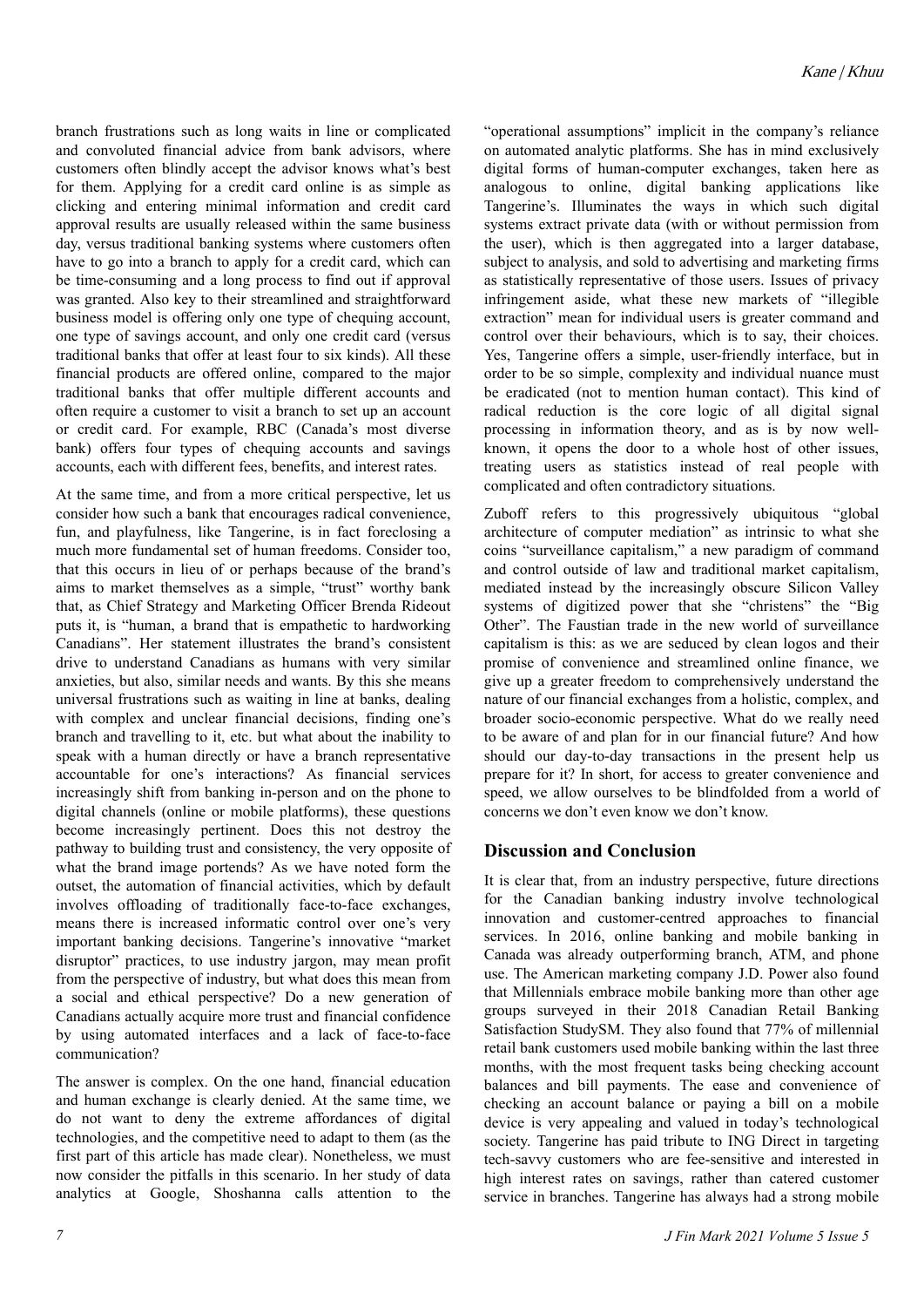application for its financial services, which is a critical aspect of its digital platform that gives it an edge, especially relative to Canada's traditional Big Five who essentially continue to deliver the same financial services in the same way, with the focus on superior client service through personalized financial advice.

But note, too, that Tangerine boasts maintaining less than 1,000 employees to deliver these financial services, not to mention radically cutting costs in the absence of brick-and-mortar leases. CEO Porter nonetheless declares that Tangerine can "easily serve more than the 12 million 'direct ready' Canadians," who value banking primarily through digital channels. But lets us not be blind to what he means by "serve." By "serve," Porter means sell to customers, not to the country as a whole, in terms of providing employment opportunities. This rhetorical slippage is typical of surveillance capitalism, Zuboff argues, where we encounter a radical uprooting of traditional models of reciprocity, even in industrial capitalism where, the famous "five dollar day," was introduced to allow industrial workers enough money to afford objects subject to consumer inflation. Here, the first part of this equation is not only removed, but the implication of providing less employment opportunities to Canadian citizens is also somehow taken as a positive attribute of the digitized landscape. As noted, this is important because one of the consequences of the shift to digital outlets is that less employees (humans) will be responsible for serving increasing numbers of customers. This means greater profit for banks, but does this not also suggest greater potential of frustrations for customers (not being able to speak with someone directly, clarify nuances in a situation, etc.)? In short, the precise opposite of what the bank's brand ostensibly claims to solve. Scotiabank, in fact, concurs that customers still value face-toface interactions, especially for larger financial decisions. And yet, Scotiabank also maintains that Tangerine will be able to absorb a bigger share of Canadians who are "direct-ready", or, as Brenda Rideout, Tangerine's current CEO, puts it, "Canadians who are 'hyper-direct,'" "tech savvy and interested in taking control over their financial decisions". In sum, this is the direction of the future, whether one likes it or not.

Tangerine is not the only example of this much broader, global shift to digital banking platforms. The tendency towards sweeping forms of digital automation and streamlined infrastructures for human-computer exchange is simply a fact of the world today. Such systems of surveillance capitalism, as noted, have become so pervasive that they can effectively monitor and modify users' behaviours without their awareness. In this way, Zuboff, argues, surveillance capitalism is a direct challenge to democratic values that are ostensibly at the core of Western culture. We have used Tangerine as the primary case study in this article to call attention to these shifts, first by placing them in the context of banking within Canada, and second, by discussing the integration of Tangerine's visual branding initiative as a friendly and fun bank, complemented and contradicted by its new age banking infrastructure. The ways in which user-friendly brand images and digital platforms end up producing higher profit, but also contradictions from a

critical, sociological perspective, could not be more pertinent in an age when digital transformations are radically altering the landscape in Canada and abroad. Tangerine has addressed this head on, but, in eradicating brick-and-mortar branches all together, and replacing them with allegedly user-friendly cafés, have they gone too far? Aside from face-to-face exchanges and real time, physical money transactions, what else is lost in these transformations remains to be answered. We offer this research as an introductory study to scholars and industry developers who need to keep both facets of these concerns on their radar for future development in digitized worlds.

Forthcoming research needs to investigate the Canada's Big Five banks' integration of mobile applications and the trajectory of relationships between financial institutions, social media platforms, and human-computer and human-to-human relations therein. Especially as financial institutions are shifting more to a customer-centric approach, further research in customer experience and digital platforms can be useful to bank managers and marketing teams. Future research must proceed with an eye turned towards this ambivalence between social media affordance and informatic control, and in particular, the ways in which private data from banks and credit rating agencies are increasingly "purchased, aggregated, analyzed, packaged, and sold by data brokers" to agents beyond a customers' awareness or control. This does not imply a need to abandon new forms of digital banking altogether, but simply that we must move forward recognizing these digital shifts and related branding initiatives for what they are. Their positive affordances still appeal to many of us, and are now integral to everyday life functions. Additionally, other aspects of digital banking and visual branding must extend beyond a bank's historical formation and brand identity, as we have demonstrated here.

In sum, this article explored Tangerine's corporate identity and brand image as a financial service company that is bold, simple, and modern, accurately complemented by their primarily online platforms and Café style banking. Further, this identity and unique profile is understood against the broader historical context of banking in Canada and the visual landscape of logos that Tangerine emerged in. Specifically, Tangerine's visual brand and corporate identity as digitallydriven has some similarities to the Big Five, such as a streamlined clean design (TD, Scotiabank) and a forwardfacing approach (CIBC, RBC). Meanwhile, Tangerine contrasted with Canada's oldest institution, BMO, which utilizes a traditional logo and branding. Tangerine's success is derived from its visual brand, corporate identity, and capacity to adapt to new digital platforms as described in this article, marking its role as a leader in customer service in Canada's direct banking. And yet, while this article's analysis outlines emergent facets of industry needed for ongoing innovation in the banking sector, we also maintained the need for a deeper critical examination of the ways in which these digital platforms are introducing changes to lived experience.